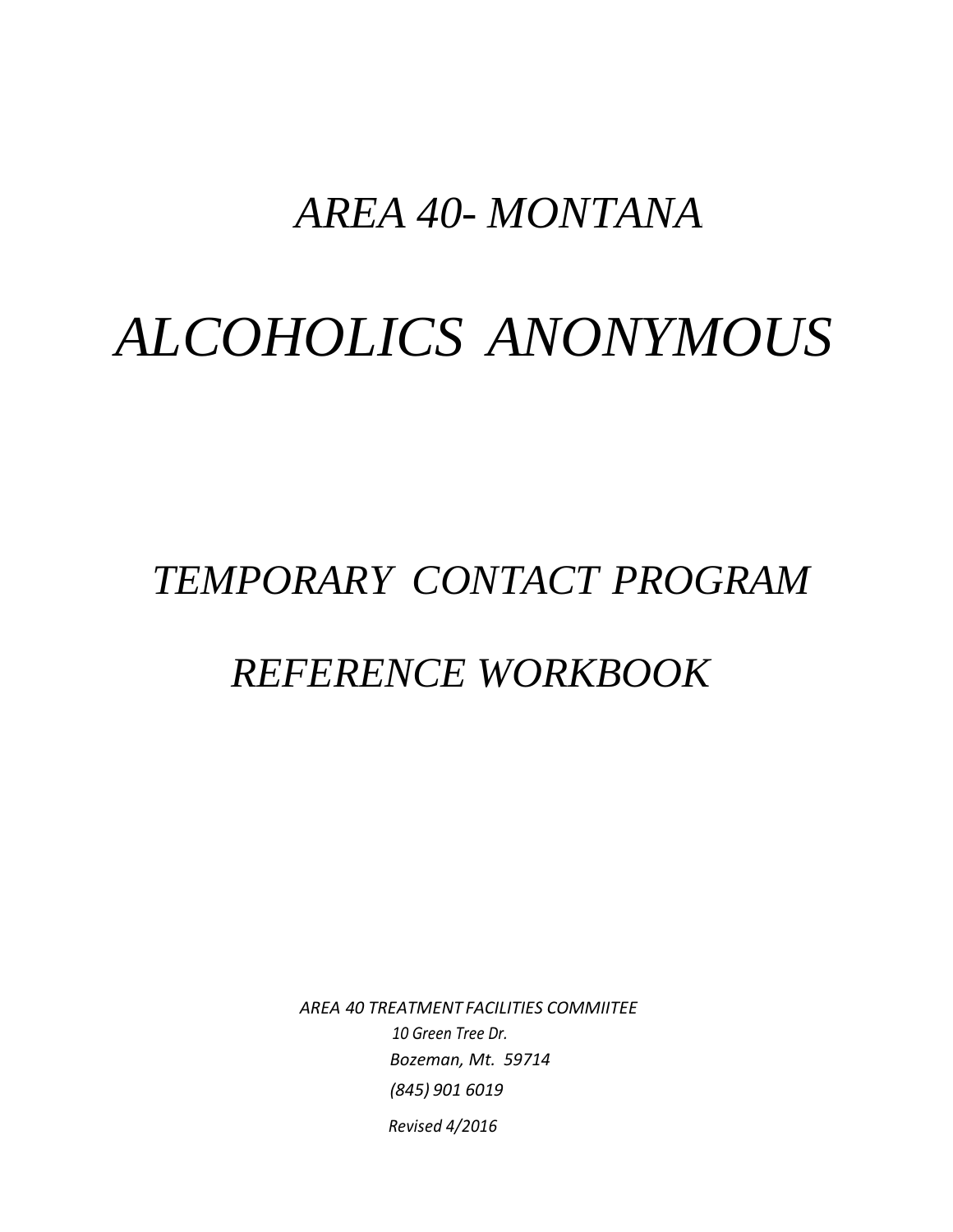# **INTRODUCTION**

Congratulations for becoming involved in the TemporaryContact Program of Alcoholics Anonymous! This is exciting and rewarding 12th Stepwork where we really can help the alcoholic that is reachingout. Experience has shown that a large percentage of alcoholics being released from treatment, treatment based department of corrections (d.o.c) and correction facilities end up drinking within a very short time if they don't make it to that first meeting on the outside, and get to know recovering alcoholics in their own community.

This workbook is put together with information about the A. A. Temporary Contact Program with much help from our friends in other areas and states, along with the shared experience found in the Treatment Facilities Workbook and guidelines published by our General Service Office.

The suggestionshere for setting up and doing Temporary Contact work are basic guidelines that have been found to work. We hope you find them helpful so your district can avoid having to re-invent the wheel. Dealing with individual treatment/d.o.c. facilities may require different presentation procedures. You may even discover different guidelines for your district. Whatever works, great! Sharing our experiences, suggestions, and questions keeps us all working together and sober.

If all the information looks overwhelming or confusing, relax. We're not in a horse race and there is no perfect way to do it. When remaining focusedon the current step, and doing them one at a time, we have found things eventually fall into placewith the help of our Higher Power and others. We are not alone when we communicate and ask for help.

> I AM RESPONSIBLE... When anyone, anywhere, reaches out for help, I want the hand of A.A. always to be there. And for that I am responsible.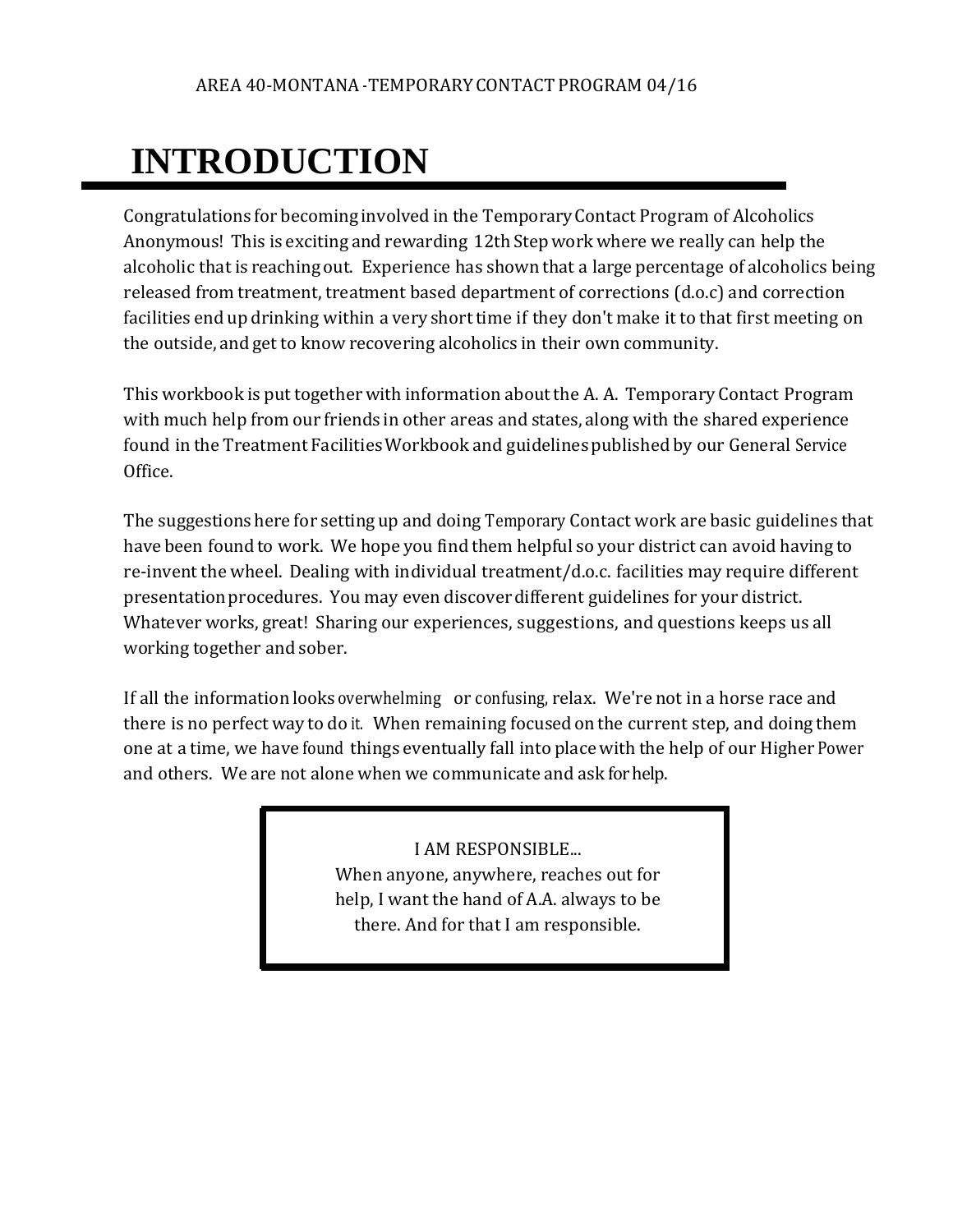## **STATEMENT OF PURPOSE**

The purpose of the Temporary Contact Program isto "Bridge the Gap" between A.A. meetings in treatment facilities, hospitals, prisons and jails and the first A.A. meetings upon release in the home community. Volunteer members of Alcoholics Anonymous usually acting in pairs, meet the client or inmate after release and accompany them to their first A.A. meeting. Like all 12th Step work, this is never paid for.

It is the goal of the Area 40 - Montana Treatment Facilities Committee and Corrections Committee to make this vital 12th Step work possible statewide. This reference workbook will focus on the Temporary Contact Program as it pertains to Treatment and Correctional Facilities. Concerning the Temporary Contact Program, the Treatment Facilities Committee's activities include:

- 1.) Assisting District Committees which: (a) meet with representatives of local institutions to arrange permission to work with their clients; (b) correspond with clients desiring Temporary Contact on discharge; (c) maintain the BTG database of Alcoholic Anonymous members willing to do Temporary Contact work and coordinate the arrangements for the actual 12th step call; (d) Inform and train group representatives about the program, what it is designed to do, how to use it, and what to do if there are any difficulties in the process.
- · 2.) Performing the tasks outlined above where no local committee is active.
- 3.) Meeting and corresponding with the administrators of hospitals, and treatment facilities where Area level contact is appropriate.
- 4.) Assist the Corrections Committee with meeting and corresponding with facilities about the BTG program
- 5.) Distributing appropriate A.A. Conference approved literature to facilities.
- 6.) Informing the Fellowship of the Bridging The Gap Program through workshops or service panels and printed service material.

This 12th Step work may mean the difference between life and death for a fellow alcoholic. In the November of 1947 A.A. Grapevine magazine, Bill Wilson said:

"With each passing year we increasingly realize the immense importance of adequately presentingthe program to every prospect who is in the least inclined to listen. Many of us feel this to be our greatest obligations to him and our failure to do so our greatest dereliction. The difference between a good approach and a bad one can mean life or death to those who seek our help. We have seen excellent prospects who received nothing but our brief and casual notice continue their stumbling journey to the undertaker, while seemingly impossible cases who had received careful and considerate attention recovered on the spot or later came back and found their sobriety. This careful and considerate attention can nowhere be better given than in the confines of a hospital. More and more, A.A. groups are adopting the idea of "sponsorship." Each newcomer is assigned a reasonably stable A.A. member whose ward he becomes during his brief period of introduction to our way of life."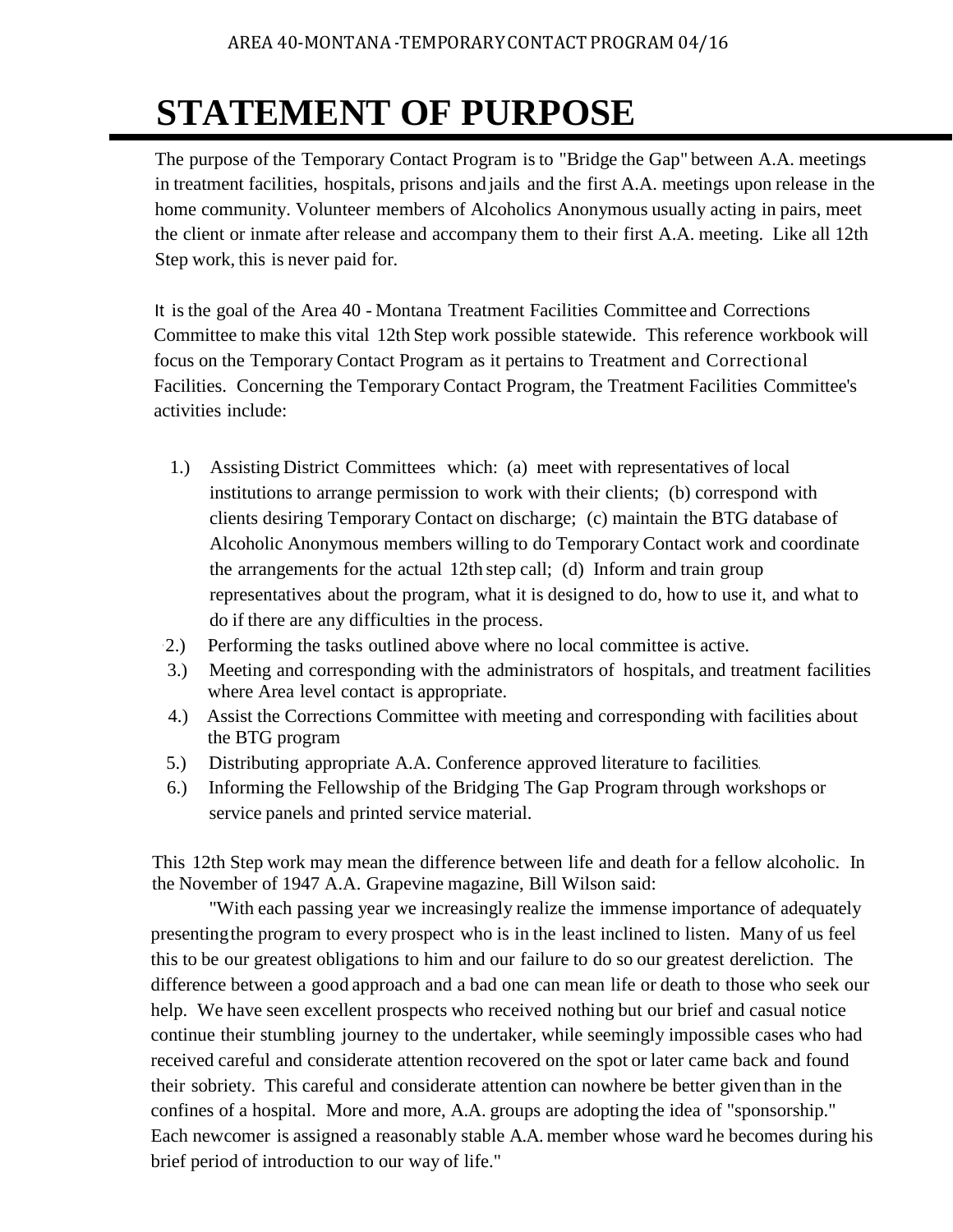AREA 40-MONTANA -TEMPORARY CONTACT PROGRAM Rev. 04/16

## **WORK FLOW OUTLINE**

### PRESENTATION TEAMS

PROVIDE INITIAL PRESENTATION TO ADMINISTRATORS OF FACILITIES.(SEE "PRESENTATION TO STAFF") PROVIDE ROUTINE PRESENTATIONS TO PATIENTS/CLIENTS WHO THEN FILL OUR "CONFIDENTIAL CONTACT CARDS" ABOUT THEIR RELEASE DATE. (SEE "PRESENTATION TO "TF" AND "CONTACT CARD" FORM.)

### DISTRICT TFC CHAIR - BTG COORDINATOR

\*THE DISTRICT COMMITTEE CHAIR OR DESIGNATED "CONTACT COORDINATOR" PICKS UP THE "CONTACT CARDS" FROM THE FACILITY ON A CONSISTENT BASIS.

\*\* (LOCAL) \*\* CALLS VOLUNTEERS FROM THE ''DISTRICT AA VOLUNTEER PHONE LIST" AND GIVES THEM INFORMATION FROM THE "CONTACT CARDS." (SEE "SUGGESTIONS FOR CONTACT COORDINATORS.")

\*\*(OUT OF TOWN)\*\* CALLS DISTRICT TFC CHAIR/CONTACT COORDINATOR OF THE DISTRICT WHERE THE PATIENT'S HOME TOWN IS LOCATED (AREA 40) AND GIVES THEM INFORMATION FROM THE "CONTACT CARDS."

\*\*(OUT OF STATE)\*\* CALLS AREA TREATMENT FACILITIES CHAIR WHO HAS LIST OF WORLDWIDE CONTACTS.

\*MAINTAINS THE BTG VOLUNTEER DATABASE FOR THE DISTRICT. \*\*\*\*

### A.A. VOLUNTEERS

\*READ AND BECOME FAMILIAR WITH THE INFORMATION CONTAINED IN THE "VOLUNTEER PACKET."

\* GO WITH RELEASED PATIENT/CLIENT TO AN AA MEETING ON THE OUTSIDE. (12th STEP CALL) \*\*\*\*

### GROUP REPRESENTATIVE

\*FUNCTIONS AS THE CONTACT AND COMMUNICATION LINK BETWEEN THE GROUP AND DISTRICT TREATMENT FACILITIES COMMITTEE/BTG COORDINATOR BY ATTENDING THE MONTHLY MEETINGS.

\*MAINTAINS A CURRENT LIST OF "A.A VOLUNTEER TEMPORARY CONTACTS," FROM YOUR GROUP AND PROVIDES A COPY TO DISTRICT TREATMENT FACILITIES COMMITTEE/BTG COORDINATOR ON A REGULAR BASIS.

\* ASSISTS IN TRAINING AND COORDINATING AA VOLUNTEERS FROM YOUR GROUP AND PROVIDING VOLUNTEER PACKETS TO NEW VOLUNTEERS.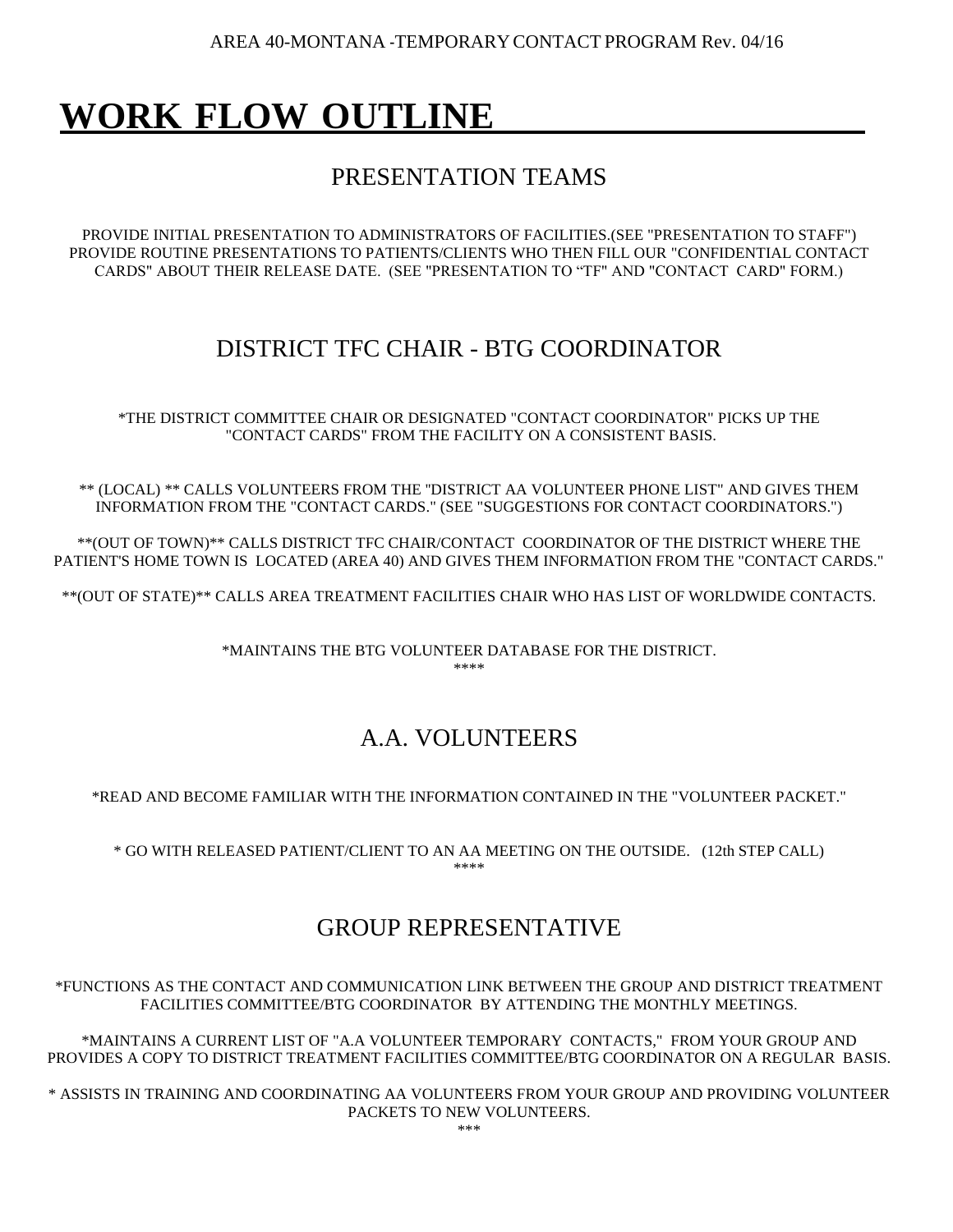## **Database And Resources**

### DATABASE

DISTRICTS IN AREA 40 MAINTAIN A DATABASE OF CURRENT BTG VOLUNTEERS. VOLUNTEER SIGN-UP SHEETS ARE AVAILABLE ON LINE.( [https://www.aa-montana.org/pdf/area/btgSignupSheetLegalSize.pdf\)](https://www.aa-montana.org/pdf/area/btgSignupSheetLegalSize.pdf) THESE SIGN-UP SHEETS SHOULD BE DISBURSED AND COLLECTED BY THE DISTRICT TREATMENT CHAIR/BTG COORDINATOR, OR ASSIGNED COMMITTEE MEMBER REGULARLY.

### PROTECTED ANONYMITY

THIS DATABASE IS ONLY ACCESSIBLE BY A DESIGNATED VOLUNTEER FROM EACH DISTRICT. THESE DESIGNEES ARE ELECTED TRUSTED SERVANTS ASSIGNED TO THIS RESPONSIBILITY BY THEIR RESPECTIVE DISTRICT.

EACH DISTICT HAS TWO (2) ASSIGNABLE PASSCODES

(1)PASSCODE WOULD ALLOW ACCESS TO ALL CITIES/TOWNS IN AREA 40 AND THEIR REPSECTIVE VOLUNTEERS WHO ARE AVAILABLE TO BRIDGE THE GAP FROM TREATMENT AND/OR CORRECTIONAL FACILITIES. THE DESIGNATED AA MEMBER WOULD BE RESPONSIBLE FOR BRIDGING THE GAP FOR ALCOHOLICS IN FACILITIES LOCATED IN THEIR DISTRICT AND RETURNING TO TOWNS IN THEIR DISTRICT. THEY WOULD ALSO BE RESPONSIBLE FOR NOTIFYING BTG COORIDNATORS IN OTHER DISTRICTS WHEN AN ALCHOLIC IS GOING TO LOCATE IN ANOTHER DISTRICT.

 (2) PASSCODE ALLOW FOR THE DESIGNEE TO ADD VOLUNTEERS AND REMOVE INACTIVE VOLUNTEERS FROM THE DATABASE FOR THEIR DISTRICT ONLY. NOTE-SOME DISTRICTS FOUND IT USEFUL TO PUT THE CURRENT BTG CONTACT INFORMATION INTO THE CITIES/TOWNS THAT DID NOT CURRENTLY HAVE A VOLUNTEER AS A REMINDER TO CONTACT THEM. PLEASE SEE RESOURCES BELOW.

 FOR EXAMPLE: A DISTRICT TREATMENT COMMITTEE FROM DISTRICT X CONSISTS OF THE TREATMENT CHAIR, BTG COORDINATOR, AND 2 VOLUNTEERS.

THE COMMITTEE HAS DESIGNATED THE RESPONSIBILITY OF "BRIDGING THE GAP" TO THE BTG COORDINATOR, UPDATING THE DATABASE TO VOLUNTEER A, AND COLLECTING AND DISBURSING SIGN-UP SHEETS AT THE MONTHLY DISTRICT MEETINGS TO VOLUNTEER B.

PASSCODE (1) WOULD BE ASSIGNED TO THE BTG COORDINATOR & PASSCODE (2) TO VOLUNTEER A.

### RESOURCES FOR BTG

THE DATABASE IS AN IMPORTANT TOOL THAT IS USED IN AREA 40 TO "BRIDGE THE GAP". IF THERE IS NOT A VOLUNTEER LISTED FOR THE TOWN YOU ARE LOOKING FOR PLEASE CONTACT THE TREATMENT CHAIR/BTG COORDINATOR FOR THAT DISTRICT. A VOLUNTEER IN A NEIGHBORING TOWN MAY BE WILLING TO DRIVE GREAT DISTANCES TO CARRY THE MESSAGE AND REACH OUT THE HAND OF A.A..

HERE IS ADDITIONAL CONTACTS TO CONSIDER:

\*THE DISTRICT TFC CHAIR/BTG COORDINATOR OF THE DISTRICT. THE AREA TF CHAIR MAINTAINS AN UPDATED LIST WHICH IS SENT OUT TO CURRENT DCMS AND TF DISTRICT CHAIRS. \*THE AREA TREATMENT FACILITIES CHAIR WHO HAS A LIST OF WORLDWIDE CONTACTS. \* THE DELAGATE/ALT DELEGATE AND AREA CHAIRS (PAST AND PRESENT).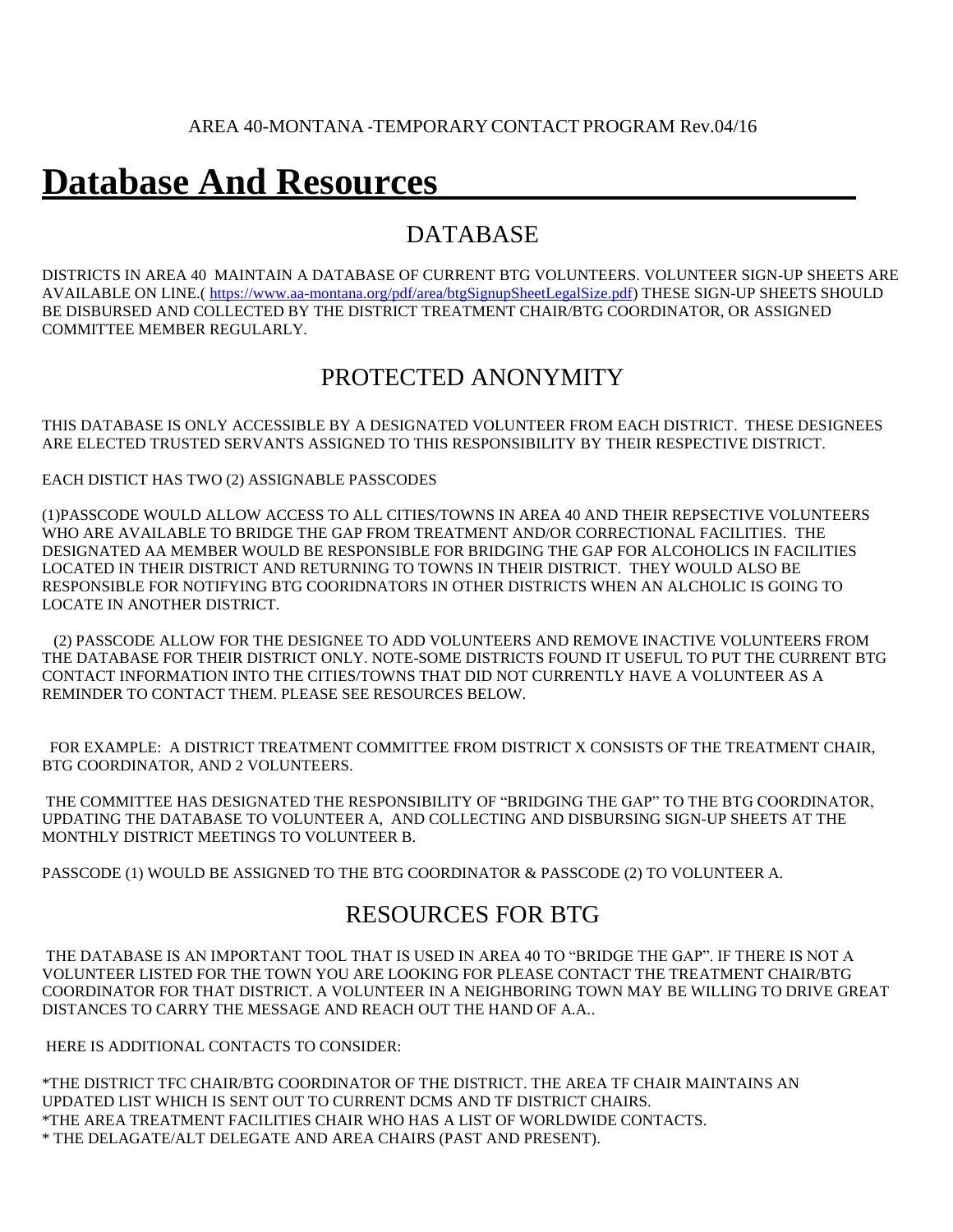#### AREA 40-MONTANA -TEMPORARY CONTACT PROGRAM Rev.04/16

# **VOLUNTEER INFORMATION PACKET**

The volunteer packet is information given to a new volunteer when they sign up on the A.A Volunteer List. This is to help them prepare for the 12th step call that they will eventually do as a Temporary Contact.

Experience has shown that the new volunteer should not be slung shot into a 12th step call without any basic information. This also aids the "Contact Coordinator, "saving them from having to answer a lot of extra questions, as they have other calls to make.

Suggested items for volunteer packet:

- 1. "Thank You Letter."
- 2. "Guidelines to Volunteers."
- 3. "A.A. Temporary Contact Program Sheet."
- 4. "Information on A.A" Free Brochure from GSO. (F-2).

The "Bridging the Gap" pamphlet is available from GSO at a cost of .25 cents each which may be added to the packet.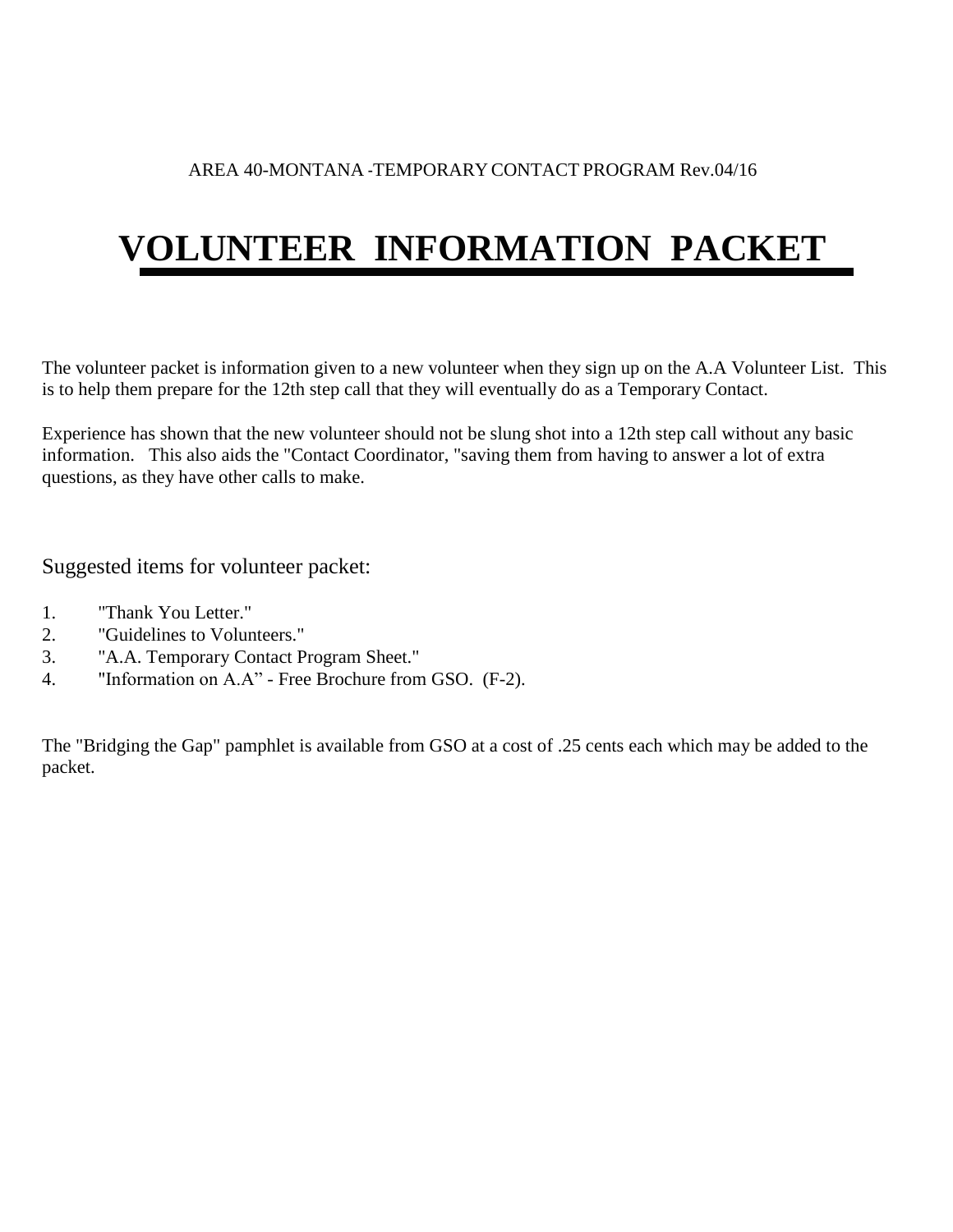#### AREA 40-MONTANA -TEMPORARY CONTACT PROGRAM Rev.04/16

Dear Temporary Contact Volunteer:

Congratulations for becoming involved in the Temporary Contact Program of Alcoholics Anonymous! This is exciting and rewarding 12th Step work where we really can help the alcoholic that is reaching out. Experience has shown that a large percentage of alcoholics being released from treatment end up drinking within a very short time if they don't make it to that first "meeting on the outside", and get to know recovering alcoholics in their own community.

The suggestions here for setting up and doing Temporary Contact work are basic guidelines that have been found to work. We hope you find them helpful. You may discover different guidelines as you grow in effectiveness and understanding. Whatever works, great! Please share your experiences with your District Treatment Facilities Committee or Contact Coordinator. Sharing our experiences, suggestions and questions keeps us all working together and sober.

If all the information looks overwhelming or confusing, relax. We're not in a horse race and there is no perfect way to do it. If you have any questions, please contact your group's Treatment Facility Committee/BTG representative or your District Treatment Facilities Chairperson/BTG coordinator.

Thank you and Good luck!

I AM RESPONSIBLE... When anyone, anywhere, reaches out for

help, I want the hand of A.A. always to be there. And for that I am responsible.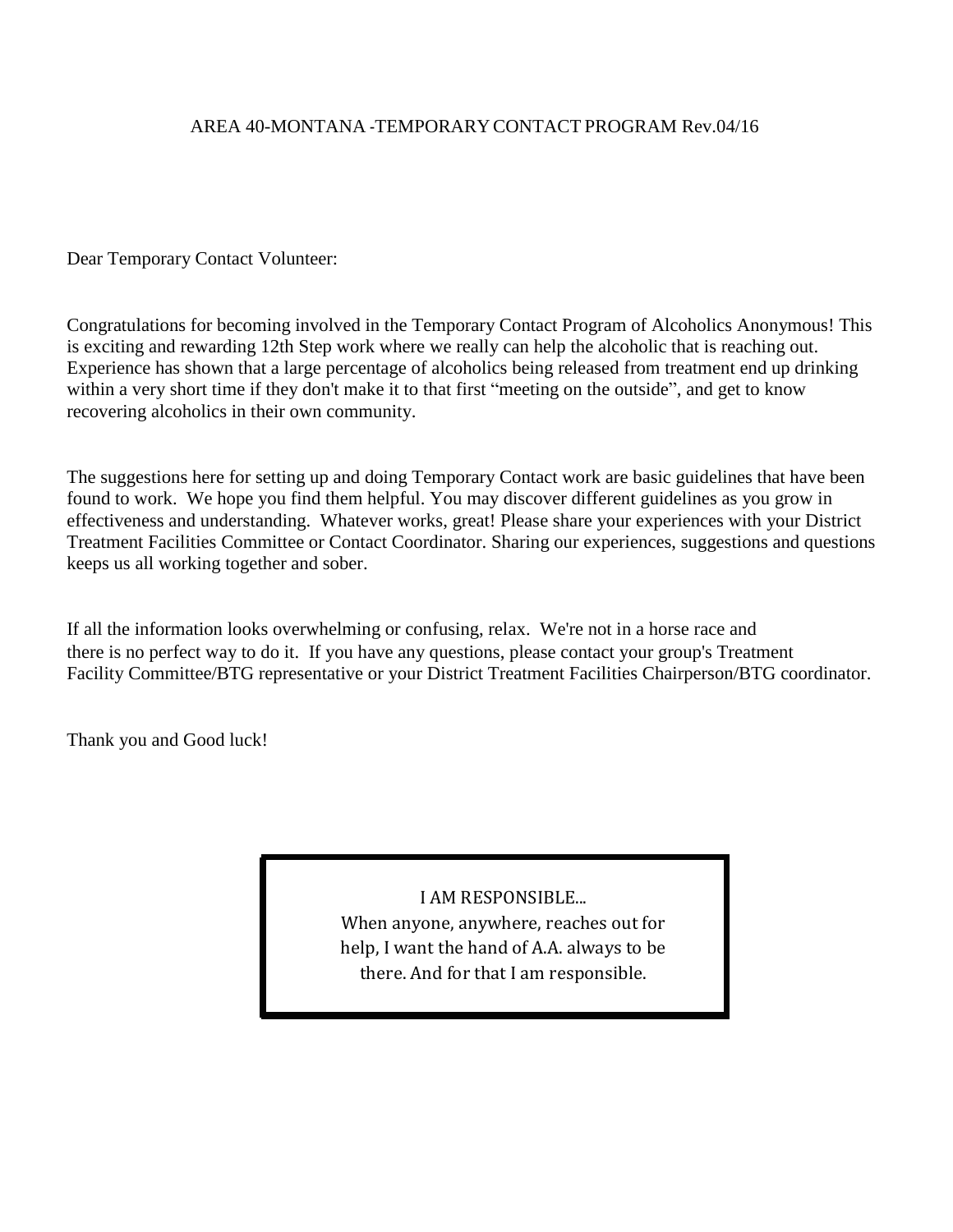## **SUGGESTED GUIDELINES FOR TEMPORARY CONTACT VOLUNTEERS**

It is suggested that the Temporary Contact:

1.) Be an A.A. member enjoying a comfortable, stable sobriety, preferably for at least a year.

2.) Try to make direct personal contact with the client while he/she is still at the facility; either by telephone, by visiting the facility, or by attending a meeting together in the facility.

3.) Make every effort to attend at least one meeting together on the day of the client's release.

4.) Endeavor to take the newcomer to a variety of meetings, for at least two weeks, introducing him/her to other A.A. 's especially members who might have similar backgrounds or interests.

5.) Familiarize the newcomer with A.A. Conference Approved books, pamphlets, and a local meeting schedule.

6.) Explain sponsorship and urge the newcomer to obtain a sponsor without delay. (Much information pertinent to sponsorship is to be found in the pamphlet "Questions and Answers on Sponsorship.")

7.) The series of phone calls, involving busy people, to line up an appropriate temporary contact can be very time consuming. It is therefore important that the treatment facilities allow adequate time for the contact and the client to get together before the client's discharge date.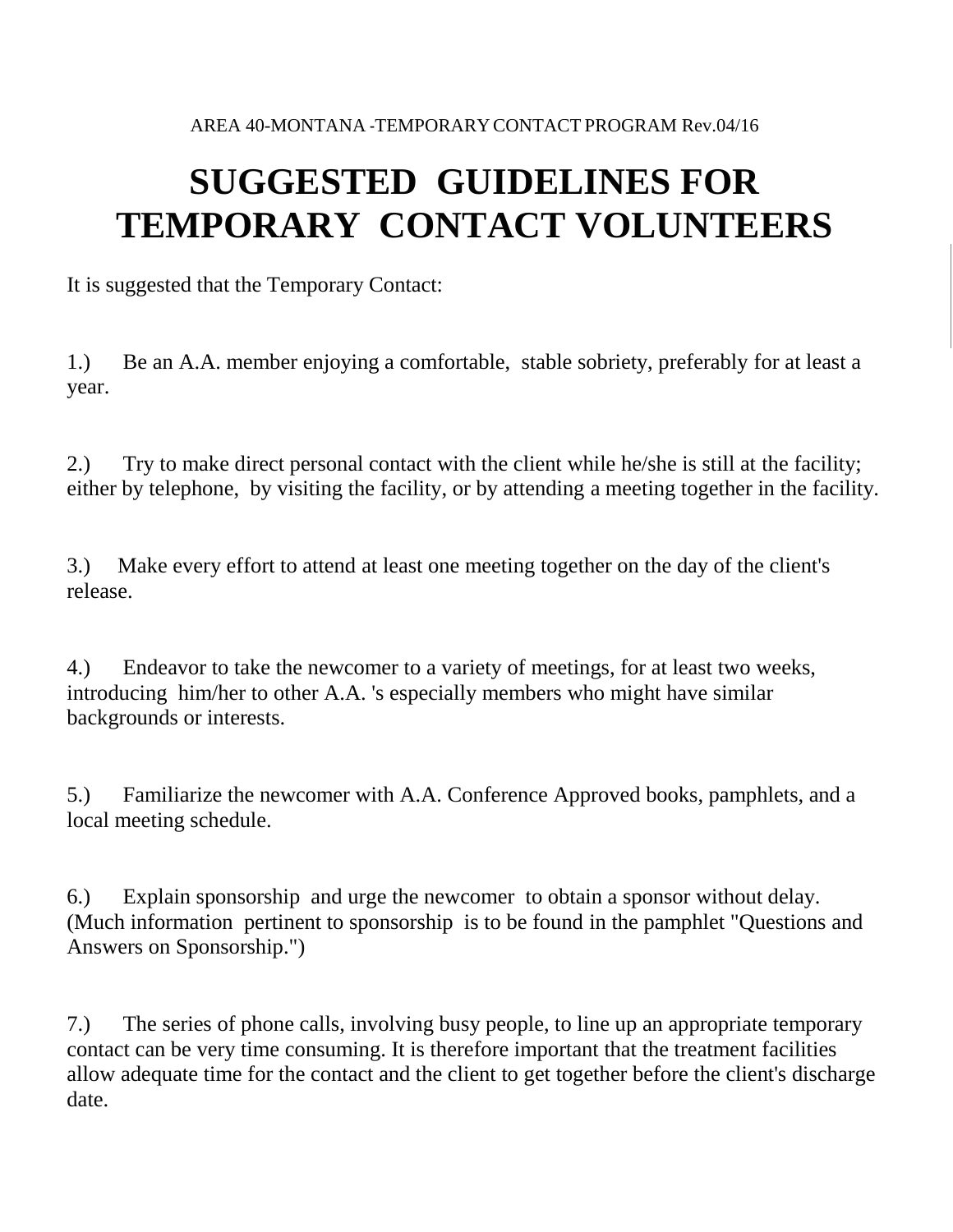#### AREA 40-MONTANA -TEMPORARY CONTACT PROGRAM Rev. 04/16

#### A.A. TEMPORARY CONTACT PROGRAM

A Temporary Contact is a member of Alcoholics Anonymous who assists alcoholic patients "Bridge the Gap" between the facility and "outside" A.A. meetings. Assisting the newcomer aids the Contact's own sobriety and demonstrates A.A's Singleness of Purpose. The Contact's primary purpose is to introduce the newcomer to AA. meetings near the newcomer's home.

The Temporary Contact program is 100% successful simply by virtue of its own existence and availability to the newcomer. Always, the guidelines should be: " ... When anyone, anywhere, reaches out for help, I want the hand of A.A. always to be there. And for that: I am responsible."

The following paragraphs are suggestions to guide the Contact through events as they might happen. Other Hints and Hazards are outlined on the reverse side.

BEFORE DISCHARGE: A newcomer's request for help will be funneled from a District Treatment Committee Chair or "BTG Coordinator," to you as a Contact. Consider the possibility of visiting the newcomer's home on the day of discharge. This greatly increases the chance of later attending an "outside" meeting together.

SCHEDULE THE MEETING: Guarding anonymity, telephone the newcomer's home on the day of discharge and make an effort to attend a meeting together, preferably the same day. Agreeing to pick the newcomer up at his or her residence is always more successful than arranging to get together at the meeting place.

PICK UP: Take another A.A member with you whenever possible, as with all 12 step calls. Carry some literature with you in case there is none at the meeting. Newcomer literature packets made up of free pamphlets such as "Information on Alcoholics Anonymous," "A.A at a Glance," or "A Message to Teenagers," along with a meeting schedule is handy and can be prepared ahead of time. Be on time for whatever appointment is made.

EN ROUTE TO THE MEETING: Keep the general conversation to AA related matters; Explain your role as a Temporary Contact, rather than a sponsor. Explain both temporary and permanent sponsorship, and that members feel honored and usually accept when asked, unless they are sponsoring too many already.

BEFORE THE MEETING: Take time to introduce the newcomer to as many A.A members as possible . Encourage the newcomer to get phone numbers and make sure he/she has your phone number. If displayed, draw attention to any A.A. Conference Approved literature and A.A books for sale. Explain "Home Group," and make sure the newcomer receives a meeting schedule. Circle the meetings you attend.

DURING THE MEETING· Discreetly mention that there are no dues or fees, but if desired, a contribution to the basket may be given. Also, sharing is not required and members are glad to see newcomers.

AFTER THE MEETING: Ask the newcomer if he/she wants to join the group going out for coffee and a "meeting after the meeting." While there, try to include them in the conversation.

RETURN TO THE RESIDENCE: Assume the newcomer is confused about most of what has been said and heard. State that we try to "Keep it Simple," and take just "One Day at a Time." Offer a ride to the next meeting, preferably one within the next few days.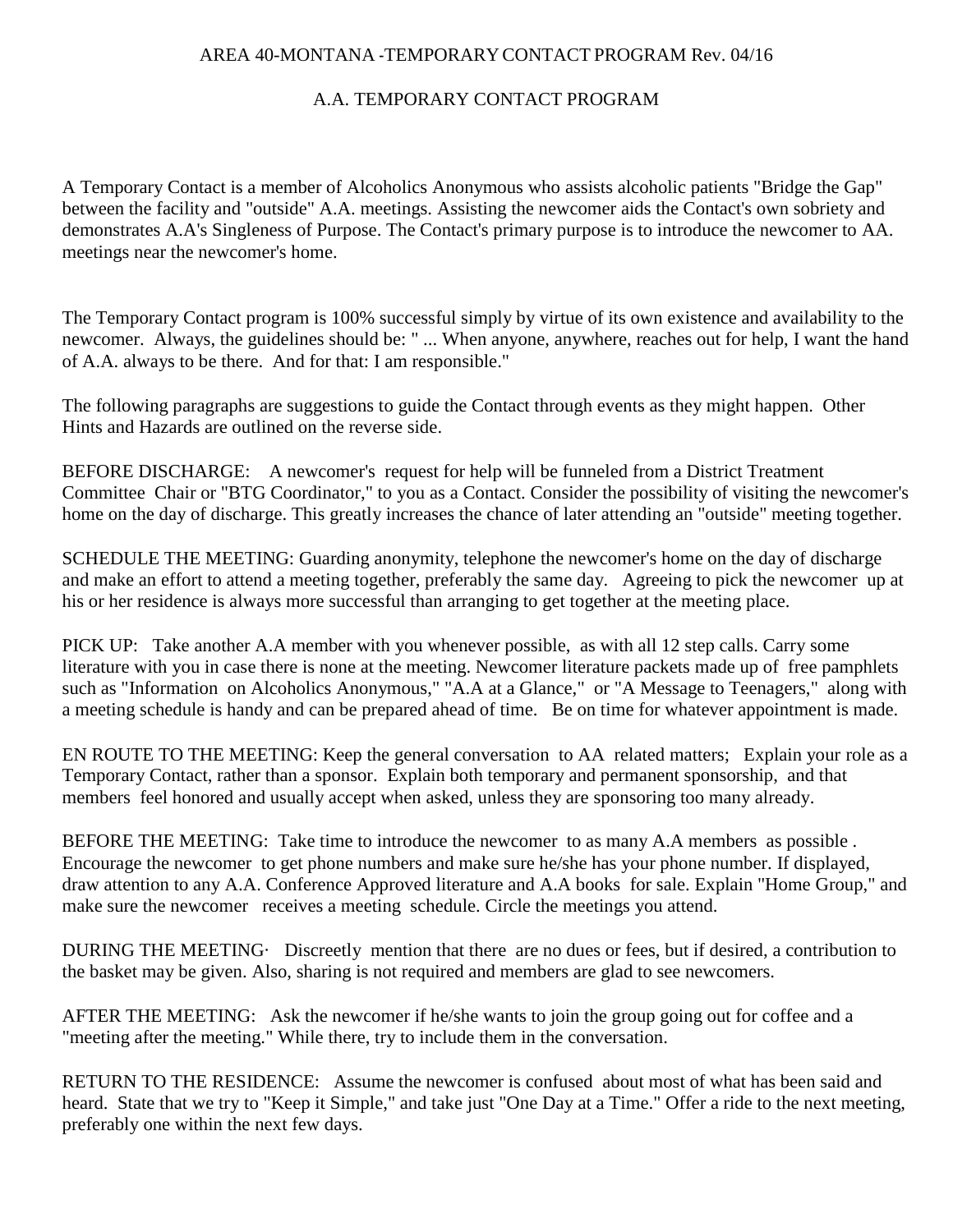#### HINTS:

\*Due to Confidentiality policies and schedules, visiting a newcomer in a facility may prove to be impossible. If feasible, and before discharge, attend the A.A. meetings where the newcomer may be sharing.

\*When Calling a newcomer's home, remember that someone else may answer the phone who may not know about the newcomer's desire to attend an A.A. meeting. Protect his or her anonymity by not disclosing your own association with A.A. or your purpose for calling.

• After discharge, the newcomer may have changed his or her mind about the further aid. Consider your responsibility ended after three attempts to telephone over several days has negative results (no. direct phone connection with the newcomer, he/she has plausible excuses, is hesitant, or declines help.) Leaving your phone number may prove helpful later.

\*If you discover that inadvertently a nonalcoholic has been referred to the Temporary Contact Program, explain what A.A. is and is not. If already en route to a meeting, an open meeting might be appropriate. Suggest other possible sources of help.

#### HAZARDS:

\*Don't solicit members, try to persuade anyone to join A.A., or furnish initial motivation for newcomers to recover. "'Don't make medical or psychological diagnoses, judgment about medications, engage in education or propaganda about alcohol, or provide domestic or vocational counseling.

\*Don't provide housing, food, clothing, jobs, money or other welfare or social services.

\*Don't accept any money for services.

\*Don't offer, or imply the offer, of any other service unless you personally want to perform that service.

\*Don't become a long-term taxi service, unless you want to.

\*Don't confuse the act of service with long-term sponsorship.

\*Don't become involved in discussions about the newcomer's treatment. We have no opinion on outside issues. It may help to bear in mind that the goal of both A.A. and the treatment facility is the same-the recovery of the alcoholic.

#### CONCLUSION:

As a measure to strengthen the Temporary Contact Program, call the person on the Treatment Facilities Committee that contacted you, with the results of your efforts. Your feedback and ideas help to evaluate the health of the contact program and aid in presenting it to other areas. By initiating the call, you help the coordinator gather feedback and complete the circle of service.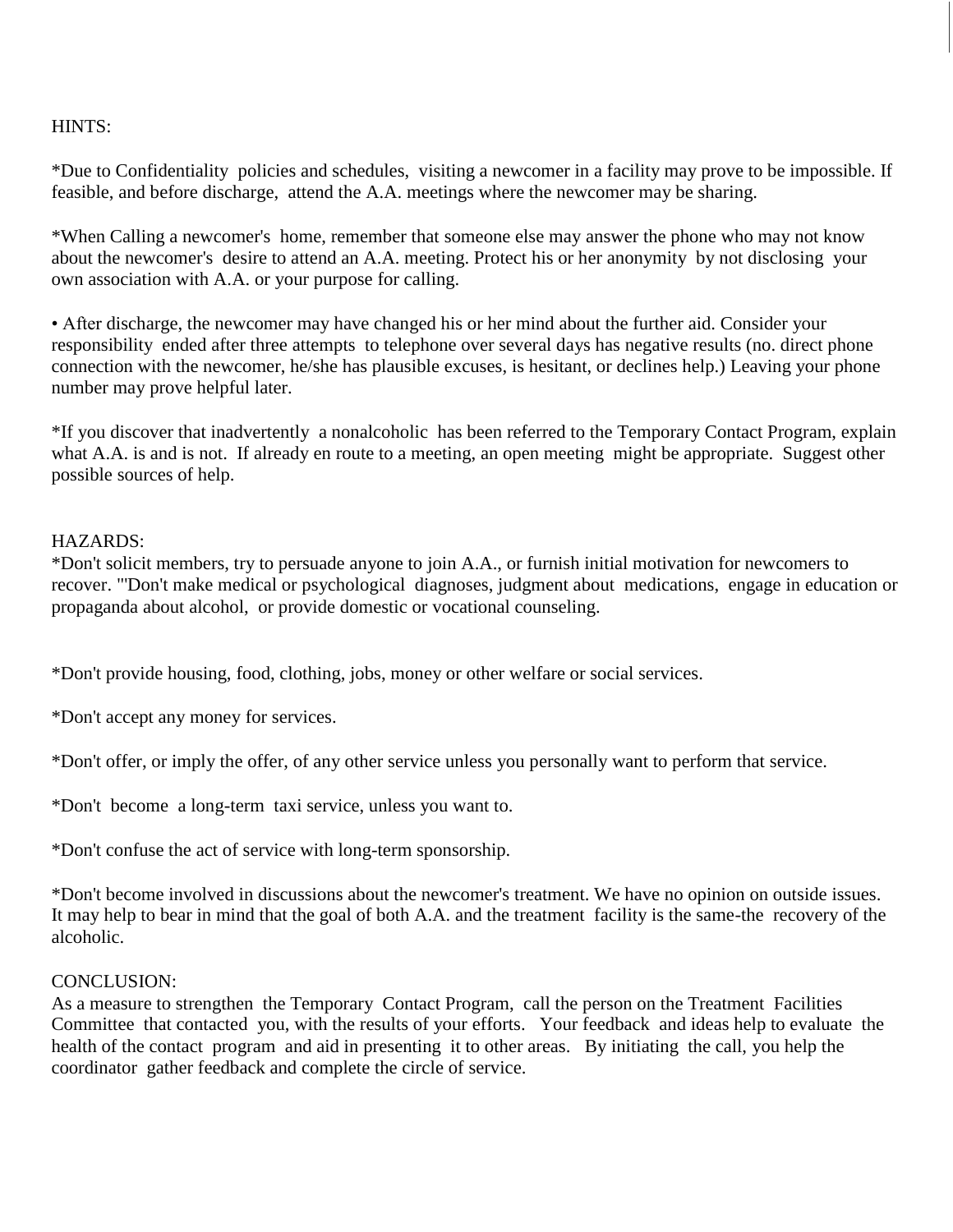#### AREA 40-MONTANA -TEMPORARY CONTACT PROGRAM Rev. 04/16 **Information on Alcoholics Anonymous**

#### FOR ANYONE NEW COMING TO A.A. FOR ANYONE REFERRING PEOPLE TO A.A.

This information is both for people who may have a drinking problem and for those in contact with people who have, or are suspected of having, a problem. Most of the information is available in more detail in literature published by A.A. World Services, Inc. A list of recommended pamphlets and Guidelines is given on the other side of this sheet. This tells what to expect from Alcoholics Anonymous. It describes what A.A. is, what A.A. does, and what A.A. does *not* do.

#### WHAT IS A.A.?

Alcoholics Anonymous is an international fellowship of men and women who have had a drinking problem. It is nonprofessional, selfsupporting, nondenominational, multiracial, apolitical, and available almost everywhere. There are no age or education requirements. Membership is open to anyone who wants to do something about his or her drinking problem.

#### WHAT *DOES* A.A. DO?

1. A.A. members share their experience with anyone seeking help with a drinking problem; they give person-to-person service or "sponsorship" to the alcoholic coming to A.A. from any source.

2. The A.A. program, set forth in our Twelve Steps, offers the alcoholic a way to develop a satisfying life without alcohol.

3. This program is discussed at A.A. group meetings.

a. Open speaker meetings-open to alcoholics and nonalcoholics. (Attendance at an open A.A. meeting is the best way to learn what A.A. is, what it does, and what it does not do.) At speaker meetings, A.A. members "tell their stories." They describe their experiences with alcohol, how they came to A.A., and how their lives have changed as a result of A.A.

b. Open discussion meetings-one member speaks briefly about his or her drinking experience, and then leads a discussion on A.A. recovery or any drinking-related problem anyone brings up.

*(Closed meetings are/or A.A.s or anyone who may have a drinking problem.)*

c. Closed discussion meetings-conducted just as open discussions are, but for alcoholics or prospective A.A.s only. d. Step meetings (usually closed}discussion of one of the Twelve Steps.

e. A.A. members also take meetings into correctional and treatment facilities.

f. A.A. members may be asked to conduct the informational meetings about A.A. as a part of A.S.A.P. (Alcohol Safety Action Project) and D.W.I. (Driving While Intoxicated) programs. These meetings *about A.A.* are *not* regular A.A. group meetings.

#### MEMBERS FROM COURT PROGRAMS AND TREATMENT FACILITIES

In the last years, A.A. groups have welcomed many new members from court programs and treatment facilities. Some have come to A.A. voluntarily; others, under a degree of pressure. In our pamphlet "How A.A. Members Cooperate," the following appears:

We cannot discriminate against any prospective A.A member, even if he *or* she comes to us under pressure from a court, an employer, or any other agency.

 Although the strength of our program lies in the voluntary nature of membership in A.A., many of us first attended meetings because we were forced to, either by someone else or by inner discomfort. But continual exposure to A.A. educated us to the true nature of the illness .... Who made the referral to A.A. is *not* what A.A. is interested in. It is the problem drinker who is our concern .... We cannot predict who will recover, nor have we the authority to decide how recovery should be sought by any other alcoholic.

#### PROOF OF ATIENDANCE AT MEETINGS

Sometimes, courts ask for proof of attendance at A.A. meetings.

Some groups, with the consent of the prospective member, have the A.A. group secretary sign or initial a slip that has been furnished by the court together with a self-addressed court envelope. The referred person supplies identification and mails the slip back to the court as proof of attendance.

Other groups cooperate in different ways. There is no set procedure. The nature and extent of any group's involvement in this process is entirely up to the individual group.

This proof of attendance at meetings is *not* part of A.A. 's procedure. Each group is autonomous and has the right to choose whether or not to sign court slips. In some areas the attendees report on themselves, at the request of the referring agency, and thus alleviate breaking A.A. members' anonymity.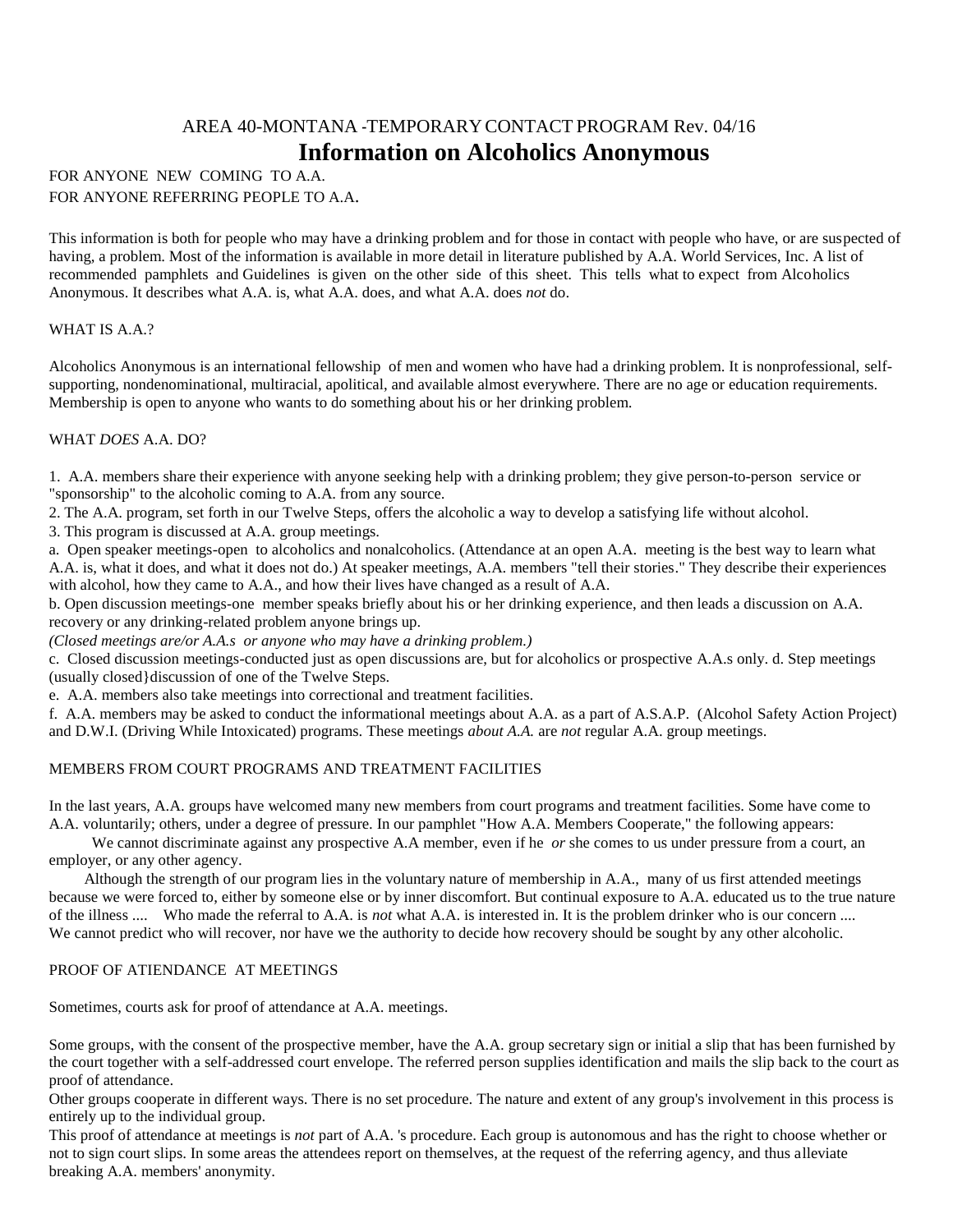### **INFORMATION ABOUT PRESENTATION TEAMS**

Now that your district has volunteers prepared and your contact coordinators are waiting for some Contact Cards, presentations are next.

It will be easier to tell if you have enough volunteers and when to increase presentations if you start out working with only one facility. Later, after having done several presentations at the same facility and having gained experience in handling many contact cards, a second facility could be approached.

Working with ONLY ONE FACILITY to start with is important for numerous reasons Often when first starting out only a few people in the District are doing all the work. It is extremely easy to become overwhelmed before the local structure is ready to handle it. This can and has damaged the reputation of A.A and is discouraging for those trying to be responsible. It seems it is not our alcoholic nature to do only one of anything. We are not perfect, but we are being responsible and reliable if we proceed at this point with a slower and steadier growth pace.

There are two types of presentations. One is for the facility staff and the other for the patients. The staff presentation is usually done once to inform the facility about the Temporary Contact Program, ask their approval for starting the routine presentations to the patients, and discuss specifics for that facility.

Before contacting a facility, your initial Presentation Team should be ready to go. Initial staff contact can be made with a letter (sample attached) and a follow up telephone call. The personal approach of a phone call seems to work best. During the phone call let them know you would like to have a DVD player available to show them a DVD if they agree to meet with you.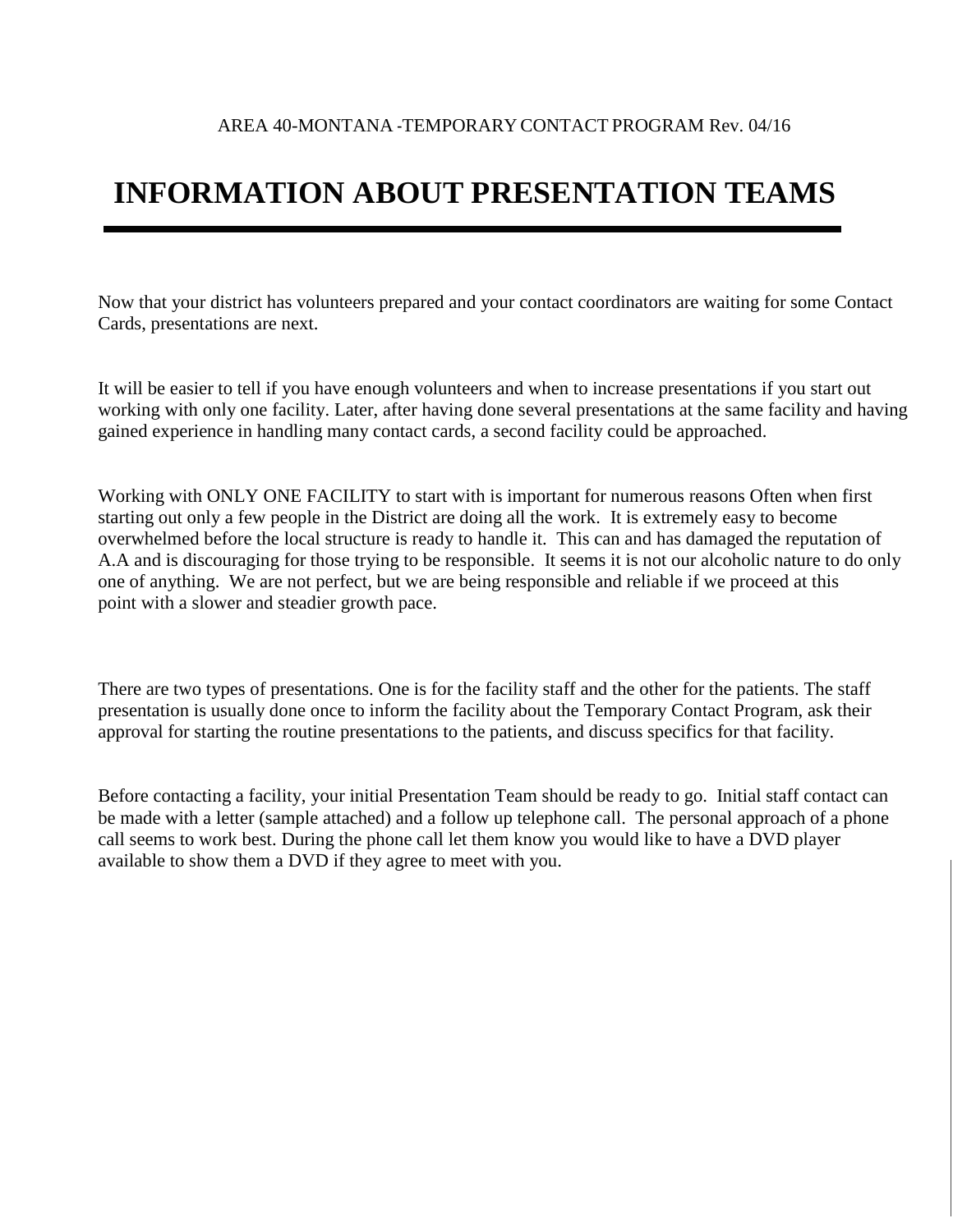1. Example of a Letter to a Treatment Facility

The Director Facility Address City, State, Zip

Dear ,

We of Alcoholics Anonymous have recently formed a new committee to offer our help to your clients. We would like to cooperate with you in helping those clients who wish to do so make the transition from treatment to the A. A. program.

As you are well aware, the "wettest" and most "slippery" place in the journey to lifelong sobriety is the distance between the door of the facility and the nearest A. A. group or meeting. Many of us can tell you that, even though we were aware of A.A. while confined or in treatment, we were too hesitant and fearful to go to A.A. on our own once we were released.

In order to bridge the gap, A. A. members are interested in meeting with the newly released client and will introduce him/her to the A. A. group nearest that person's home.

Our purpose is to extend a hand, in the spirit of our Twelve Steps of Recovery, to assist the newcomer to find the same help in staying sober that we ourselves found. We do not offer jobs, housing, family or personal counseling, money, clothing, etc. Our primary purpose is to stay sober and help other alcoholics to achieve sobriety.

We ask that our help be offered to those clients who wish it and that those requests be made as soon as possible. Because our Fellowship is anonymous, we ask that our members will be known to the facility by their first names only and their telephone numbers will be kept confidential.

 We look forward to cooperating with your facility. We hope our joint effort will make continuous sobriety possible for many.

Yours in A.A. service,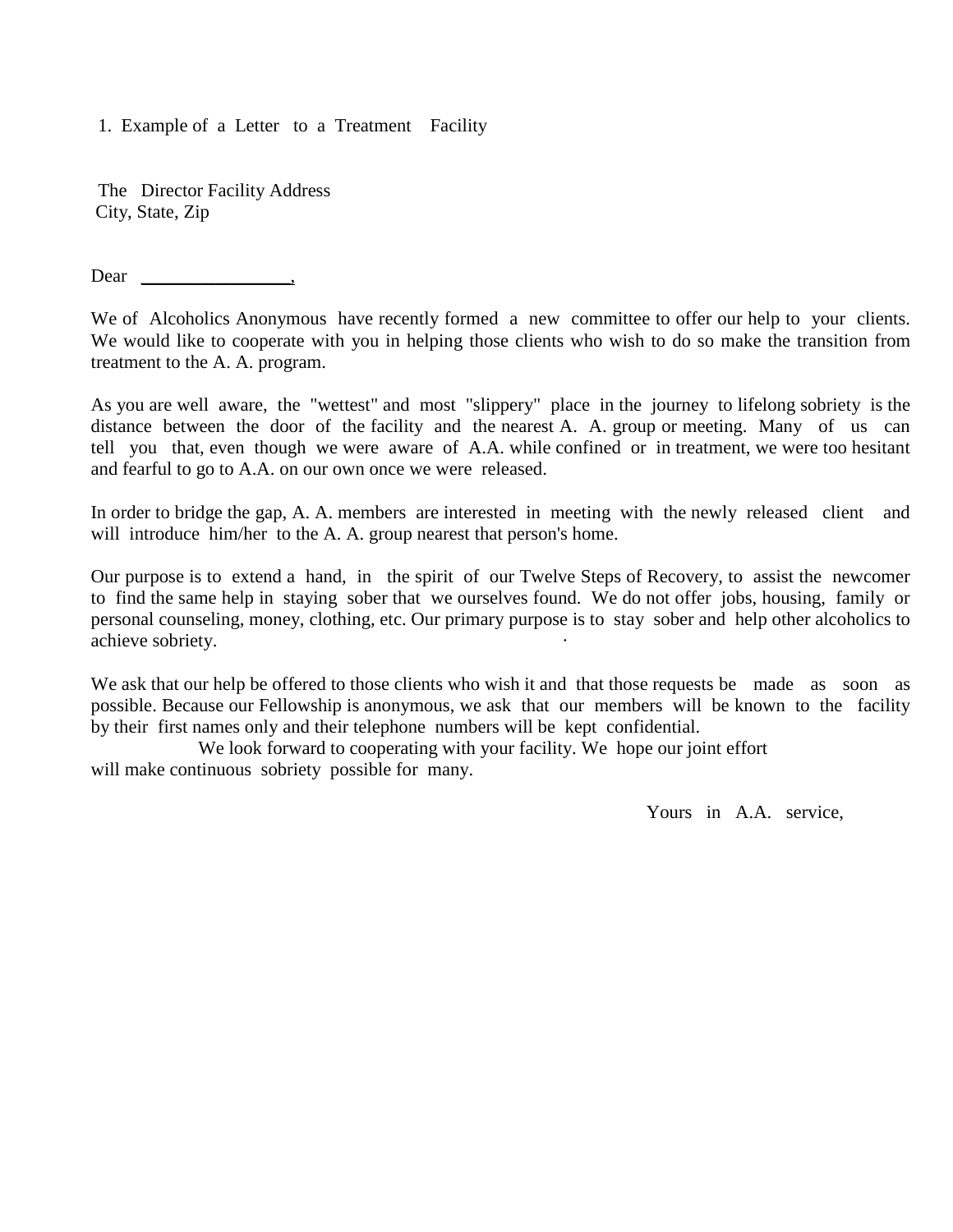#### AREA 40-MONTANA -TEMPORARY CONTACT PROGRAM Rev. 04/16

#### **Calling script to follow up with the facilities to see if they would like to have a presentation at their facility for their staff on BTG or to start an AA meeting:**

Hi, I'm …… and I'm a volunteer from District XX, Alcoholics Anonymous. Based on our last conversation, you indicated that your facility would like to use our BTG volunteer program and/or start a new meeting at your facility.

#### **If they are not sure what BTG is, you can give them a description of the service.**

This is a service that connects patients new to recovery with a member of Alcoholics Anonymous in their neighborhood, town or city who will take them to meetings and help them get started in the AA program.

You should have received the pamphlets "If You Are a Professional," "AA in Treatment Facilities," and "Bridging the Gap."

#### **If they are ready to use the program:**

Do you have any questions about BTG or have you had any difficulties with it? If you think that it would be helpful to your staff to learn more about BTG or starting a meeting at your facility, we can come out to your facility and make a presentation. We are also available to give a presentation to your patients.

#### **If they are interested in having a presentation and/or starting a new meeting at their facility ask them the following questions:**

- Location of the presentation
- Staff contact name
- Dates and times for the presentation and/or when they would like to have a meeting(s).

• Ask what kind of facility it is – substance abuse treatment, in patient, out patient, general hospital, residential facility, psychiatric facility, etc. and if the patients have any special needs. We want to give our volunteers as much information about the treatment facility and the patients before sending them there.

• Ask about and take notes on any special procedural requirements the staff may discuss with you. Give the notes to the presentation team making the presentation at the facility.

• Tell them that you will get back to them to confirm a date for the presentation.

Leave your name, phone number, email address and best time to receive calls, so they have a way to contact you.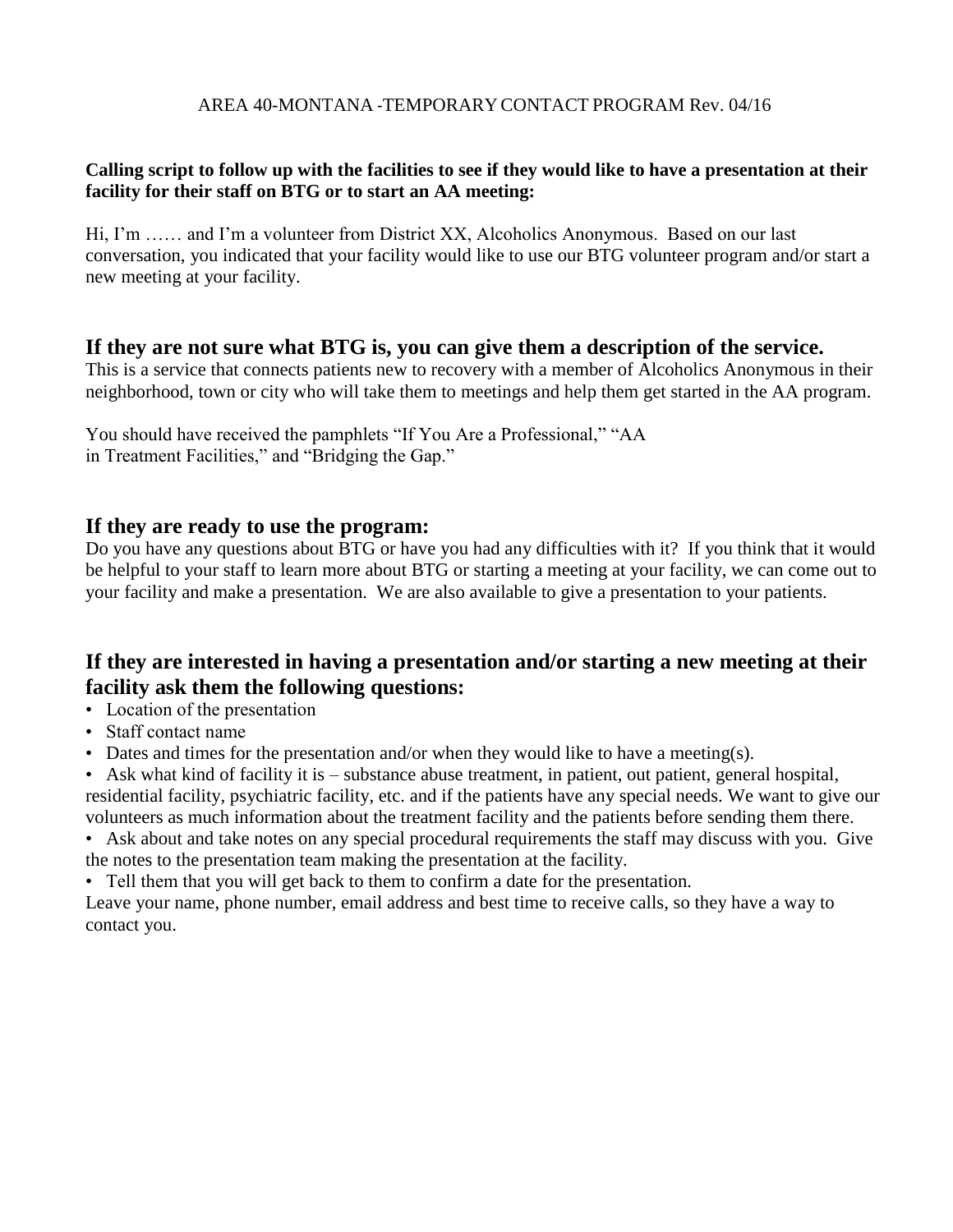### AREA 40-MONTANA -TEMPORARY CONTACT PROGRAM Rev. 04/16 SUGGESTED PRESENTATION TO TREATMENT FACILITY STAFF

The team should consist of two or three members. Remember to be well dressed and on time or early. It's easier to gather serenity in the parking lot or lobby for 15 minutes, than to try to undo the negative reaction of being late. It helps to be pleasant and have a smile if possible. We are representing Alcoholics Anonymous.

Be brief and to the point. Most likely the staff will be familiar with A.A. Avoid being abrasive or getting involved in any type of controversy no matter who is right. It has been reported that a facility lost interest after a well intention member said in effect: "Your patients are gonna die unless we help them."

We are simply there to inform them that the Temporary Contact Program is an effort to bridge the gap to A.A. on the outside world.

Following is the suggested presentation format:

1. Introduce yourself and inform them that you are there to explain the Temporary Contact Program. Hand out the A.A. literature you brought with you. (Bring 6 or more copies of each)

| $P-49$ | Bridging the Gap | cost .25 each |
|--------|------------------|---------------|
| $F-2$  | Information on   | no charge     |
|        | A.A.             |               |

2. Show the tape "Hope: Alcoholics Anonymous." Since you will be showing the tape to the patients, the staff should review it first. It can be ordered from A.A. World Services, item number VS-16 for \$15.00.

3. Explain that you would like to be able to come into their facility to show this tape to the clients/patients that are interested in A.A. Also mention how A.A. members involved in the Temporary Contact Program will meet them when they are discharged and take them to a meeting. Once the clients/patients have indicated a desire for help, they would then fill out a Confidential Contact Card. The initial contact is made by the Temporary Contact Volunteer while the clients/patients are still in treatment, if possible. This is done by a personal visit, phone call or letter depending upon how much time is left in their stay. The Temporary Contact Volunteer is responsible for calling or meeting the client/patient on their day of discharge to go to an A.A. meeting. Point out the availability of Temporary Contacts throughout the world for those leaving the area.

4. When talking about the Contact Card point out that the information is needed to be able to make contact with the patient for an outside meeting in their home town. The information on the card is retained until contact is made and then it card is destroyed.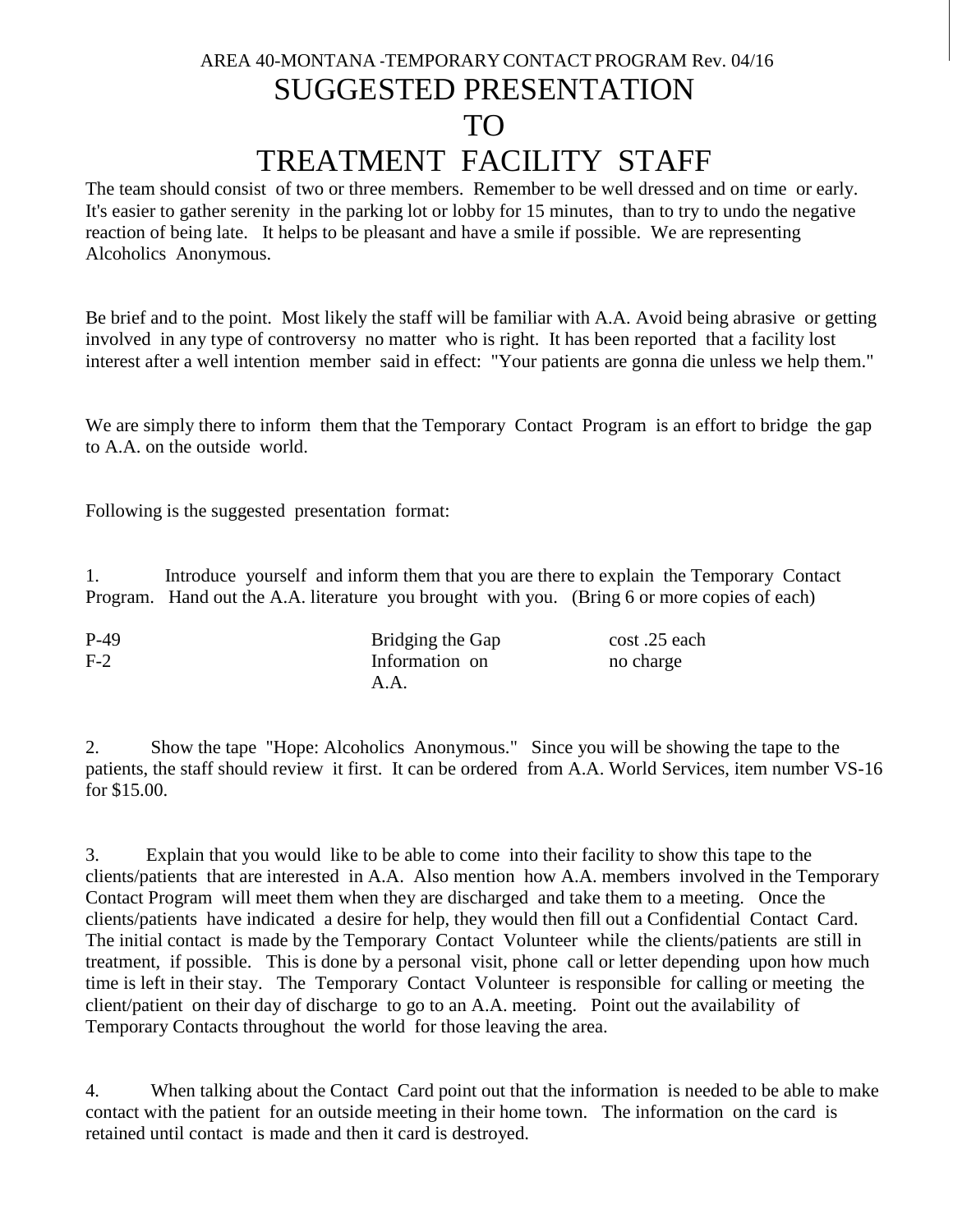5. Review our traditions with particular emphasis on the **third** and **fifth.** Our traditions are based solely on past experience. Misunderstandings can be avoided depending upon how well the staff is informed up front. For example, the non-alcoholic addict should be-referred to other 12 step programs. Addicts who identify as having the disease of alcoholism, or have a history of alcohol abuse, or have a desire to stop drinking are invited to use this service. We are there to help only those who have a desire to stop drinking.

6. Open the discussion for questions. Frank, open honesty should be the guidelines for answering all questions. If you do not have an answer, admit it and promise to get back to them as soon as possible with an answer.

7. Committing to only one or two of the patient presentations a month to start is suggested. It should be known beforehand how many presentations your system can do and respond to. If you don't have enough team members or volunteers, it is OK to say: "We can only do one presentations per month at this time." You can always ask to increase it later. We need to remember to follow through with our commitments and do as we have promised.

8. Leave your name and phone number with the staff so they have a way to contact you if necessary.

9. Be sure to take notes on special procedure requirements the staff may discuss with you. Pass this information on to the Treatment Facilities Committee Chair.

#### OTHER WAYS TO WORK WITH FACILITIES:

The standard Presentation Team methods are proven consistent ways to find those alcoholics that desire help when they are discharged. There are other approaches that can be tried where Presentation Teams may not be possible.

Making arrangements with a facility to leave a Confidential Contact Card box with a display explaining the Temporary Contact Program. Those cards could be picked up on a regular basis, say once or twice a week. It is important that the person who is picking up the cards is responsible and consistent. The patients and staff may notice-if stale cards are left behind: We don't want to ruin our relationship with the facility or confidence of the patients by disappointments over promises not kept.

One final note; The Treatment Facilities Workbook has a great deal of information and suggestions concerning this type of presentation to Treatment Facilities Administrators and Staff.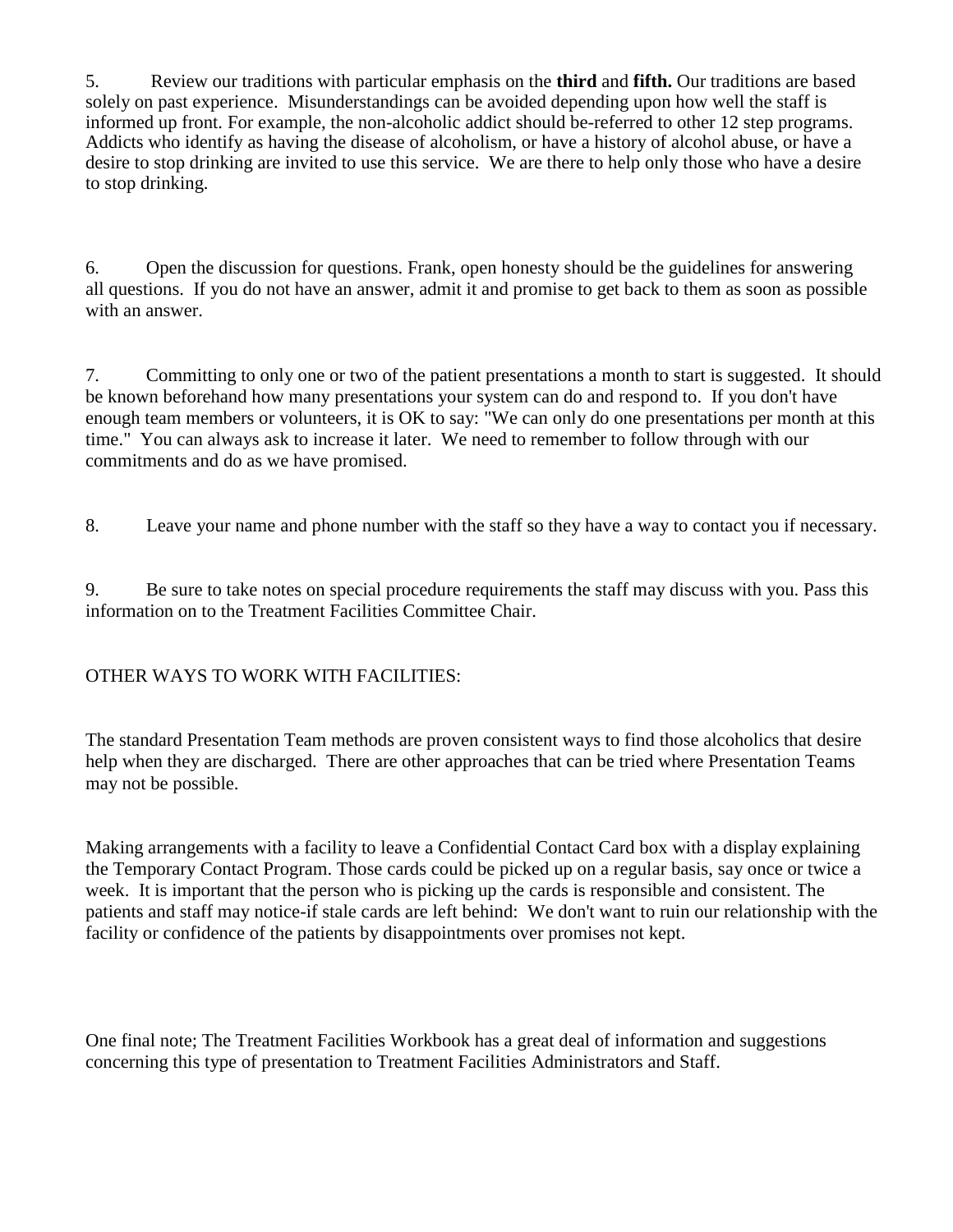## SUGGESTED TREATMENT FACILITY PRESENTATION OVERALL GUIDELINES

1.) Bring the video tape "HOPE: ALCOHOLICS ANONYMOUS," and enough "Contact Cards," to hand out to everyone in the room, just in case everyone were to sign up.

2.) Appearance should be neat and clean. To those inside we are a representative of Alcoholics Anonymous.

3.) Be on time or early. It's easier to gather serenity in the parking lot or lobby for 15 minutes, that to try to undo the negative reaction of being late.

4.) Avoid drunk-a-logs. The presentation is not an A.A. meeting.

5.) Be brief and to the point without rushing through the presentation and omitting pertinent information. As guests we remember that we may be taking up some of the patients' free time, or the facility therapy time.

6.) Now you are ready to begin. How you start depends on what has been agreed to between the facility staff and the A.A. Committees involved with the Temporary Contact Program.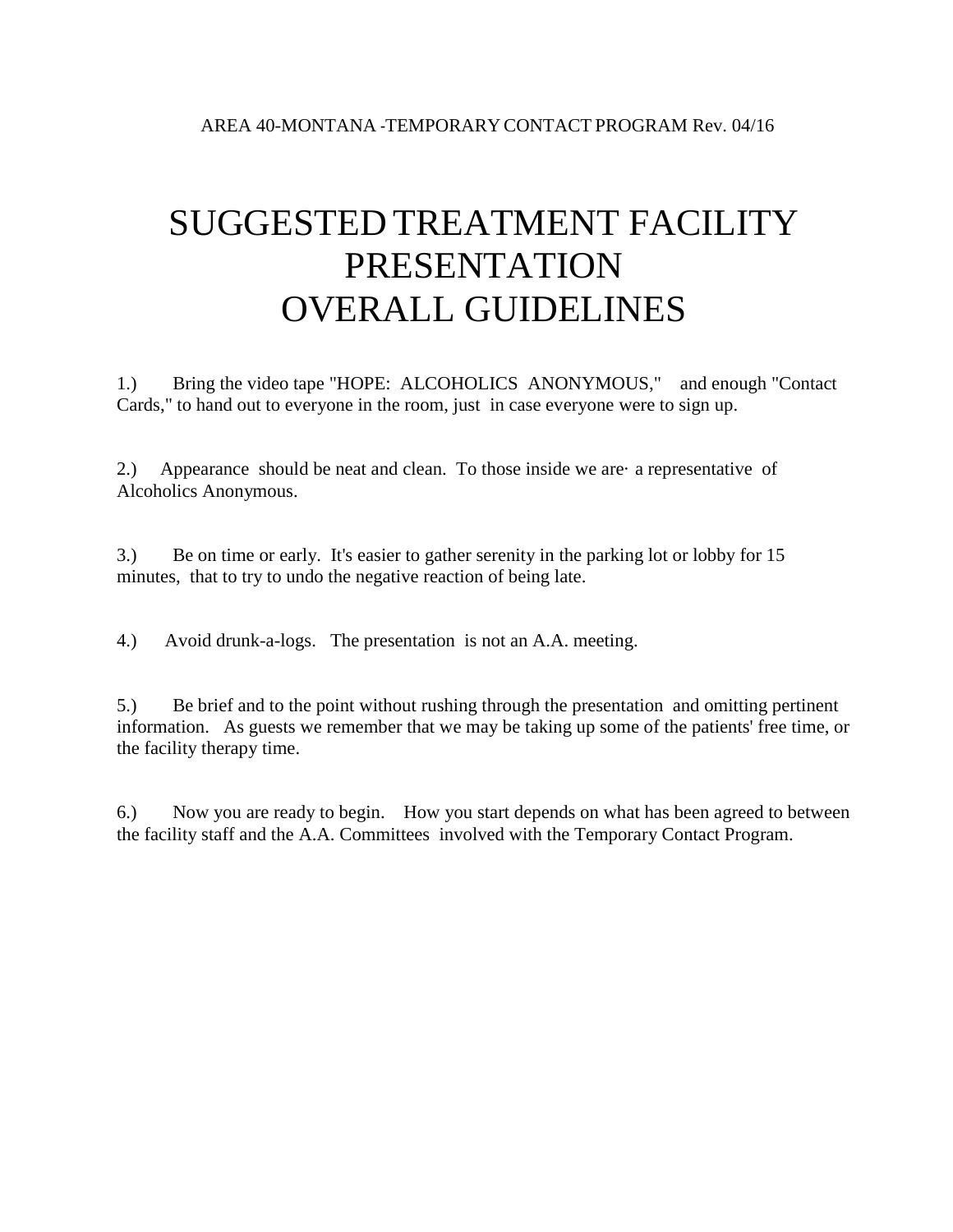## **SUGGESTED TREATMENT FACILITY PRESENTATION TO PATIENTS/CLIENTS**

Good evening, my name is\_\_\_\_\_\_\_\_\_\_\_\_\_\_I am an alcoholic. I am here with\_\_\_\_\_\_\_\_\_\_(names of the AA members with you). We are members of Alcoholics Anonymous and we are here tonight to talk to you about the AA Temporary Contact Program. The Temporary Contact Program provides a temporary contact person to help alcoholics make the transition from treatment to AA.

Our experience has taught us that one of the most slippery places in our journey to sobriety, is between the doors of the treatment facility and the doors of Alcoholics Anonymous.

We have brought along a short video, produced by the General Service Office of Alcoholics Anonymous. I have asked to run the tape for us. (Show video - Hope: Alcoholics Anonymous.)

At this time we would like to explain a little about Alcoholics Anonymous and what the Temporary Contact Program is all about.

Alcoholics Anonymous is a fellowship of men and women who share their experience, strength and hope with each other, that they may solve their common problem and help others to recover from alcoholism. The only requirement for membership is a desire to stop drinking. There are no dues or fees for AA membership. We are self-supporting through our own contributions. AA is not allied with any sect, denominations, politics, organization or institution. Does not wish to engage in any controversy. Neither endorses nor opposes any causes. Our primary purpose is to stay sober and help other Alcoholics to achieve sobriety.

AA is open to any person who has a desire to stop drinking. Many of our members are also addicted to drugs. If you have a problem with alcohol and drugs, and you have a desire to stop drinking, you are welcome. If you are addicted to drugs and have no problem with alcohol, we suggest that you seek out a twelve step program that deals with your drug of choice. The reason for this is that Alcoholics Anonymous has had very little success in trying to help nonalcoholic drug addicts. We feel that if we were to offer the hand of help to someone with a problem other than alcohol, we would actually be doing them a disservice.